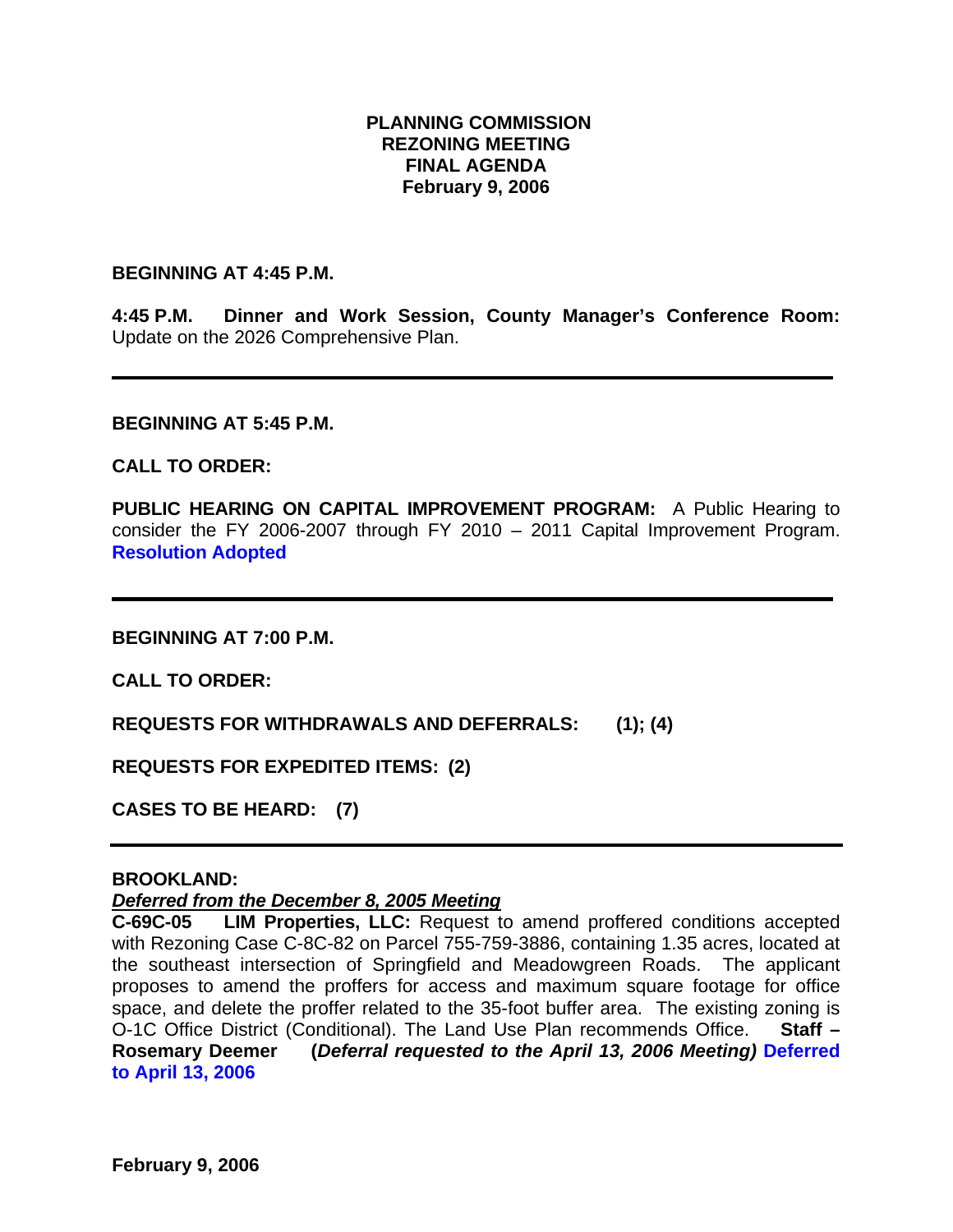## **FAIRFIELD**:

# *Deferred from the January 12, 2006 Meeting*

**C-2-06 Hay Lam:** Request to rezone from B-2, Business District to B-3, Business District, Parcel 802-735-5020, containing 0.805 acre, located on the west line of Mechanicsville Turnpike at Rescue Ave. The applicant proposes an on-site dry cleaning business. The Land Use Plan proposes Commercial Arterial. The site is in the Airport Safety Overlay District. **Staff – Nathalie Neaves** *(Deferral requested to the April 13, 2006 Meeting)* **Deferred to April 13, 2006** 

## *Deferred from the January 12, 2006 Meeting*

**C-3C-06 Eric Walker for Atack-Walker Construction, LLC:** Request to conditionally rezone from A-1, Agricultural District to R-3C, One Family Residence District (Conditional), Parcel 777-764-7772, containing 0.96 acre, located on the west line of Mountain Road approximately 335 feet south of Francis Road. The applicant proposes a single-family residence. The R-3 District allows a minimum lot size of 11,000 square feet with a maximum gross density of 3.96 units per acre. The use will be controlled by proffered conditions and zoning ordinance regulations. The Land Use Plan recommends Open Space/Recreation. **Staff – Nathalie Neaves Deferred to February 22, 2006** 

**C-9C-06 Gloria L. Freye, Esq. for Doswell Properties, Inc.:** Doswell Properties, Inc.: Request to conditionally rezone from B-2C Business District (Conditional) to B-3C Business District (Conditional), part of Parcel 804-736-0481, containing 1.67 acres, located at the northeast intersection of Mechanicsville Turnpike (U. S. Route 360) and Neale Street. The applicant proposes a fleet fueling facility. The use will be controlled by proffered conditions and zoning ordinance regulations. The Land Use Plan recommends Commercial Concentration. The site is in the Airport Safety Overlay District. **Staff – Rosemary Deemer (Withdrawn by applicant) Withdrawn**

## **THREE CHOPT**:

## *Deferred from the January 12, 2006 Meeting*

**C-6C-06 James W. Theobald, Esq. for Bon Secours-St. Mary's Hospital of Richmond, Inc.:** Request to conditionally rezone from O-3 Office District and R-3 One Family Residence District to O-3C Office District (Conditional), Parcels 768-738-2447, - 1142, -0646 and part of Parcel 768-738-1260, containing approximately 1.762 acres, located at the southwest intersection of Monument and Maple Avenues. The applicant proposes additional surface parking for St. Mary's Hospital. The use will be controlled by proffered conditions and zoning ordinance regulations. The Land Use Plan recommends Suburban Residential 2, 2.4 - 3.4 units net density per acre, and Semi-Public uses. **Staff – Tom Coleman** *(Deferral requested to the March 9, 2006 Meeting)* **Deferred to March 9, 2006** 

**C-10C-06 Henry L. Wilton for Wilton Development Corp.:** Request to amend proffered conditions accepted with Rezoning Case C-3C-05, on Parcels 737-771-5614 and 737-770-2642, containing approximately 47.8 acres, located on the west line of Pouncey Tract Road approximately 500 feet north of Shady Grove Road. The applicant proposes to delete Proffer 19 related to cash proffers. The existing zoning is R-2AC One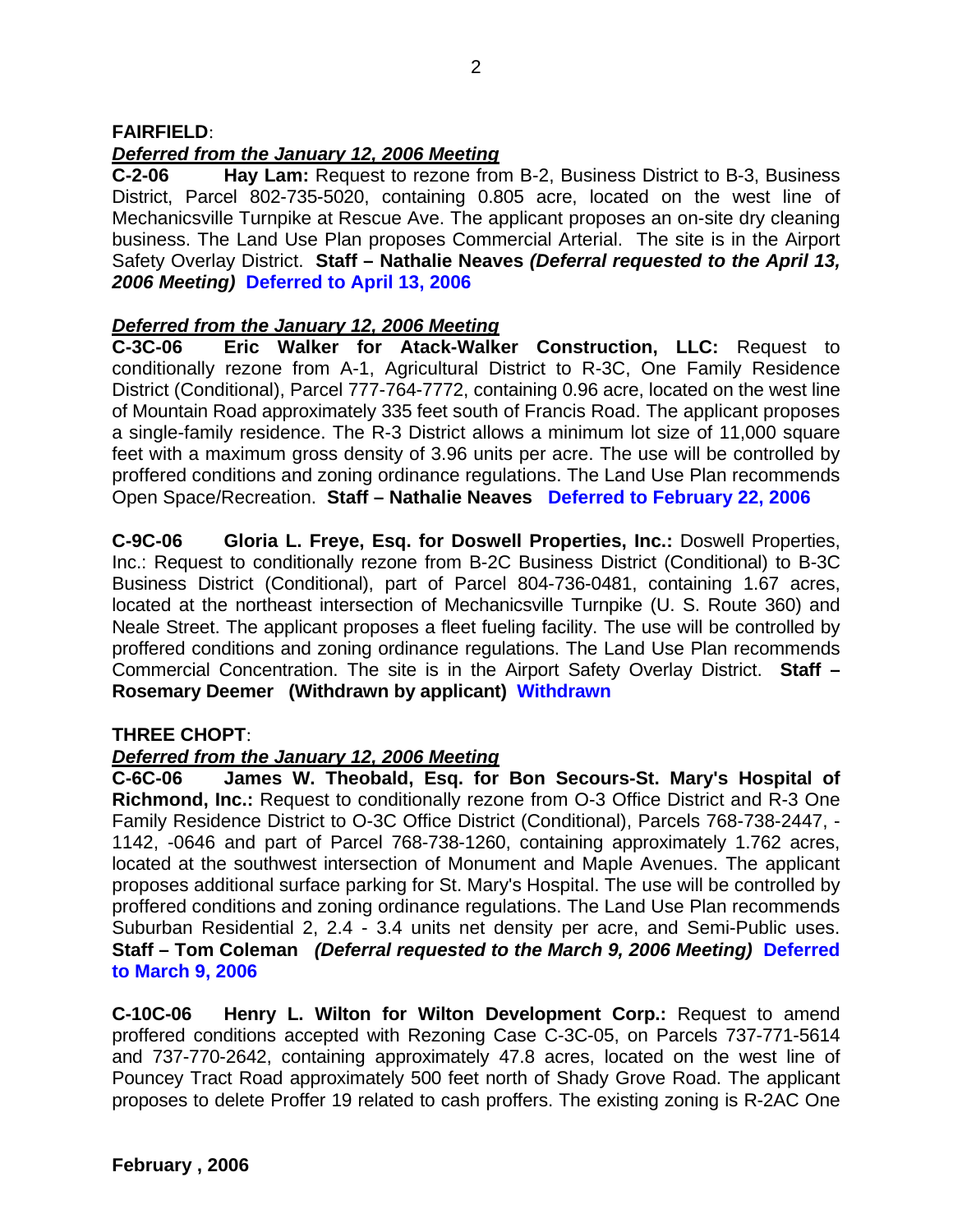Family Residence District (Conditional). The Land Use Plan recommends Suburban Residential 1, 1.0 to 2.4 units net density per acre. **Staff – Tom Coleman** *(Expedited agenda requested)* **Recommended for Approval** 

**C-11-06 R & R Development, LC.:** Request to rezone from [R-5C] General Residence District (Conditional) to B-2 Business District, Parcels 739-761-2693 and 739-762-0100, containing 2.441 acres, located on the south line of West Broad Street (U. S. Route 250) approximately 195 feet east of Spring Oak Drive. The applicant proposes a retail development. The use will be controlled by zoning ordinance regulations. The Land Use Plan recommends Mixed Use. The site is in the West Broad Street Overlay District. **Staff – Tom Coleman** *(Deferral requested to the March 9, 2006 Meeting)* **Deferred to March 9, 2006** 

**PUBLIC HEARING: AMENDMENT TO THE HENRICO 2010 LAND USE PLAN MAP:** The Planning Commission will consider an amendment to the Henrico County 2010 Land Use Plan Map to designate portions of Liesfeld Farm and surrounding property to an Urban Mixed Use Development Area (UMU). The site is generally comprised of the area bordered by West Broad Street, Three Chopt Road, proposed John Rolfe Parkway extension, and Dominion West End Apartments. **Staff – Lee Tyson Recommended for Approval** 

**C-12C-06 Andrew M. Condlin, Esq. for Unicorp National Developments, Inc.:** Request to rezone from O-2C Office (Conditional), O-3C Office (Conditional), and B-2C Business (Conditional) Districts to UMUC Urban Mixed Use (Conditional), Parcels 741- 760-6979, 744-759-2099, 742-760-7866, 742-760-1598, 742-761-5510, 743-759-3484, 743-760-9645, 743-760-5660, 744-760-8832, and parts of Parcels 741-760-8628, 741- 759-0697, 741-760-5792, and 741-761-4704 containing 115.044 acres, located on the south line of West Broad Street (U.S. Route 250), north of Three Chopt Road, at the I-64 Interchange. The applicant proposes a mixed-use development of commercial and residential uses. The uses will be controlled by zoning ordinance regulations and proffered conditions. The Land Use Plan recommends Office, Commercial Concentration, Urban Residential, Environmental Protection Area, Multi-family Residential, and Government land uses for the properties. The site is in the West Broad Street Overlay District. **Staff – Lee Tyson Recommended for Approval** 

**P-2-06 Andrew M. Condlin, Esq. for Unicorp National Developments, Inc.:** Request a Provisional Use Permit under Sections 24-32.1 (a), (e), (j), (I), (m), and (u), 24- 34.1(c), and 24-122.1 of Chapter 24 of the County Code, for outdoor vending; retail, recreation, and office uses without limitation to floor area; department stores without limitation to floor area; drive-through service windows for permitted uses; grocery or convenience food stores without limitation to floor area; buildings and structures exceeding 60 feet in height; and for a Master Plan for the West Broad Village UMU, on Parcels 741-760-6979, 744-759-2099, 742-760-7866, 742-760-1598, 742-761-5510, 743-759-3484, 743-760-9645, 743-760-5660, 744-760-8832, and parts of Parcels 741- 760-8628, 741-759-0697, 741-760-5792, and 741-761-4704 containing 115.044 acres, located on the south line of West Broad Street (U.S. Route 250), north of Three Chopt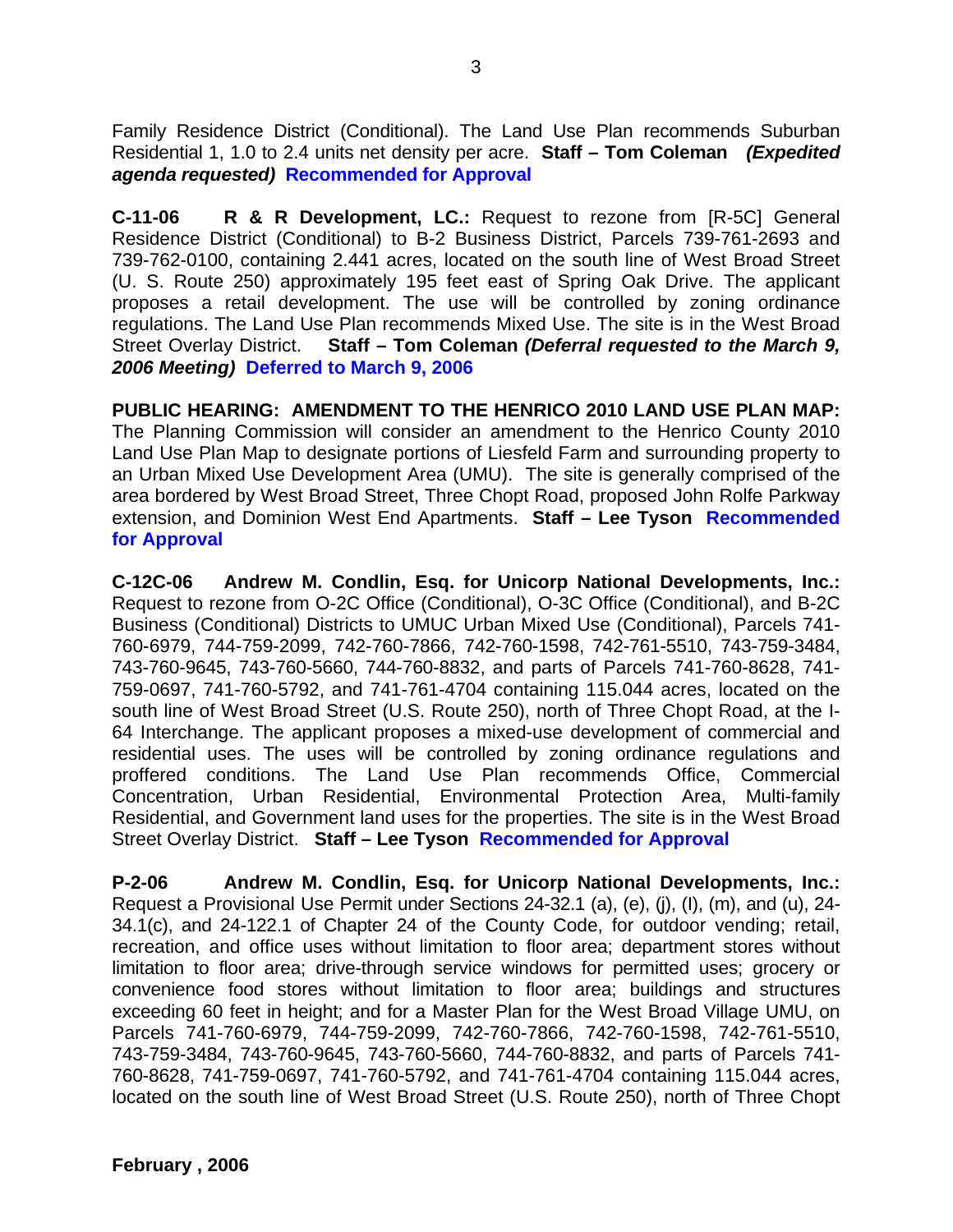Road, at the 1-64 Interchange. The existing zoning is O-2C Office (Conditional), O-3C Office (Conditional) and B-2C Business (Conditional). The Land Use Plan recommends Office, Commercial Concentration, Urban Residential, Environmental Protection Area, Multi-family Residential, and Government land uses for the properties. The site is in the West Broad Street Overlay District. **Staff – Lee Tyson Recommended for Approval** 

### **TUCKAHOE:**

**C-13C-06 Henry L. Wilton for Wilton Development Corp:** Request to amend proffered conditions accepted with Rezoning Case C-73C-03, on part of Parcel 743-742- 7194, containing 22.60 acres, located on the north line of Patterson Avenue (State Route 6) approximately 1,500 west of Gaskins Road. The applicant proposes to delete Proffer 20 related to cash proffers. The existing zoning is R-2C One Family Residence District (Conditional). The Land Use Plan recommends Semi-Public uses. **Staff – Tom Coleman** *(Expedited agenda requested)* **Recommended for Approval** 

### **VARINA:**

### *Deferred from the January 12, 2006 Meeting*

**C-78C-05 John Shurm for Shurm Construction, Inc:** Request to conditionally rezone from A-1 Agricultural District to R-3C One Family Residence District (Conditional), Parcel 803-696-9576, containing 3.558 acres, located on the south line of Harmony Avenue approximately 90 feet west of Woodside Street. The applicant proposes a single-family residential subdivision with no more than seven (7) lots. The R-3 District allows a minimum lot size of 11,000 square feet with a maximum gross density of 3.96 units per acre. The use will be controlled by zoning ordinance regulations and proffered conditions. The Land Use Plan recommends Suburban Residential 2, 2.4 to 3.4 units net density per acre. **Staff – Nathalie Neaves Recommended for Approval** 

**AMENDMENT TO THE MAJOR THOROUGHFARE PLAN: MTP-2-05** Proposed Addition of a Three Chopt Road Extension and West Broad Street Connector between Lauderdale Drive and North Gayton Road. **Deferred to March 9, 2006**

**PUBLIC HEARING: AMENDMENT TO THE HENRICO 2010 LAND USE PLAN MAP:**  The Planning Commission will consider an amendment to the 2010 Land Use Plan in the form of a new Land Use Plan for the Three Chopt Road Extension Study Area. The study area is generally comprised of the area bordered by West Broad Street, Lauderdale Drive, North Gayton Road, and the Wellesley and Sedgemoor communities. **Deferred to March 9, 2006** 

#### **APPROVAL OF MINUTES: Planning Commission January 12, 2006 Approved with one correction**

Acting on a motion by **Jones**, seconded by **Archer**, the Planning Commission adjourned its meeting at **10:05** on **February 9, 2006**.